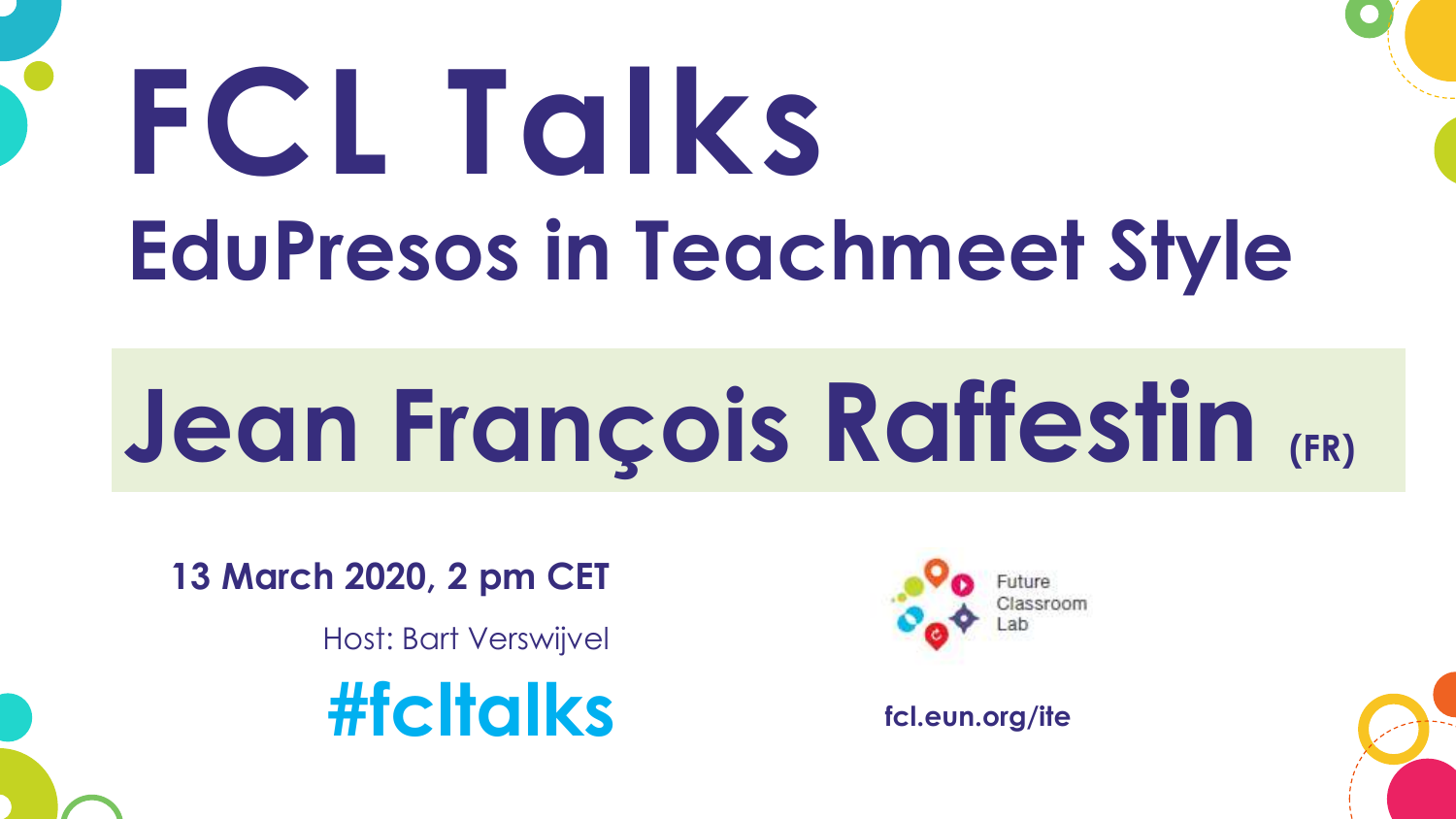

**Video collaboration and videoconferencing help all of us face difficult times, such as what we face today with coronavirus**



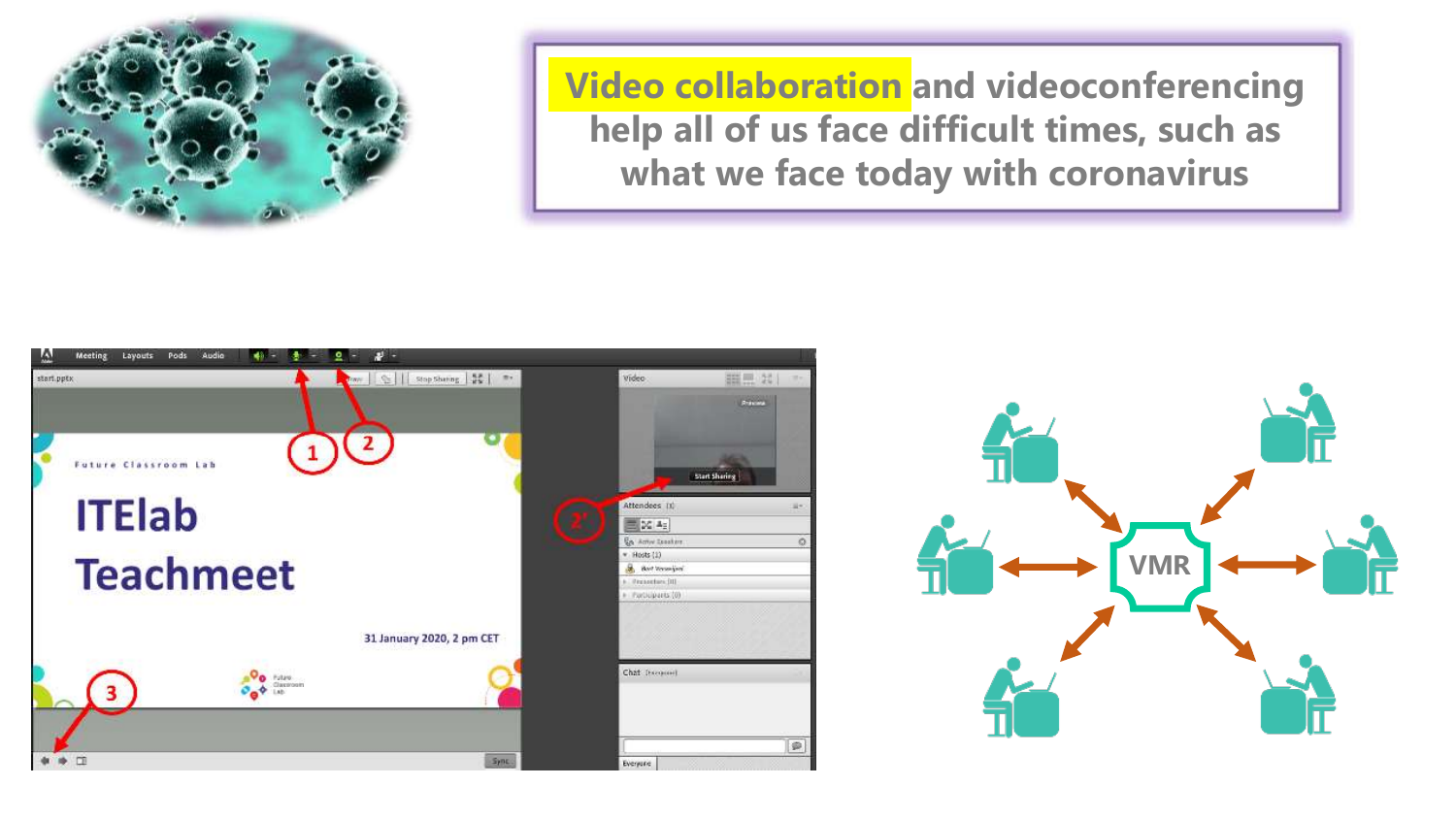### **Videoconferencing in K12 education**

« Push the walls of the classroom, enrich the educational content, enthuse the students, arm the teacher, diversify pedagogy ... »







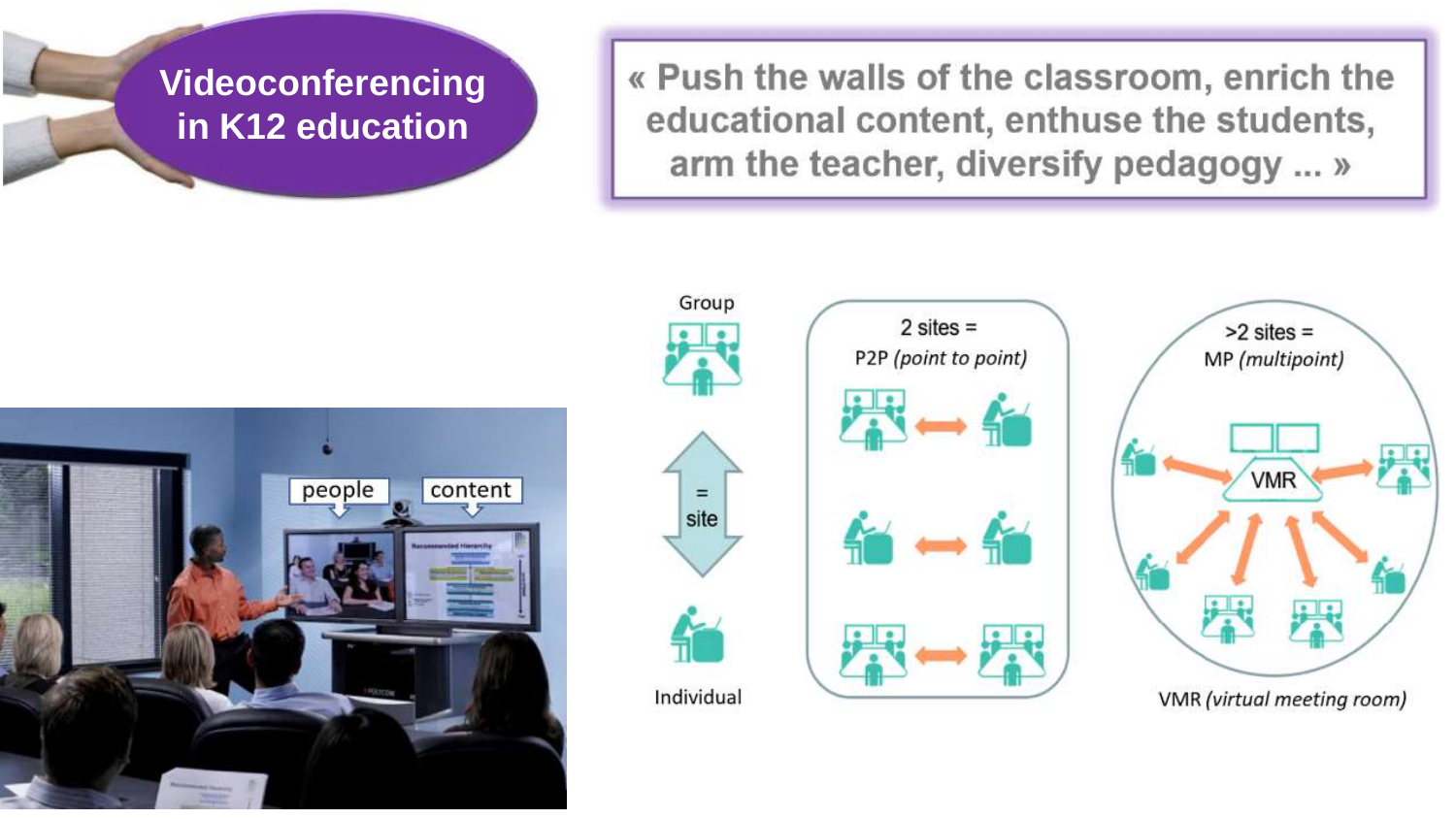## **VC help fight exclusion!**

From his hospital room, the young patient controls, using a PC or a smartphone, a robot that sit in his house or school, so as to communicate with family members or class-mates.



#### *Hôpital R. Debré Lycée Bergson*



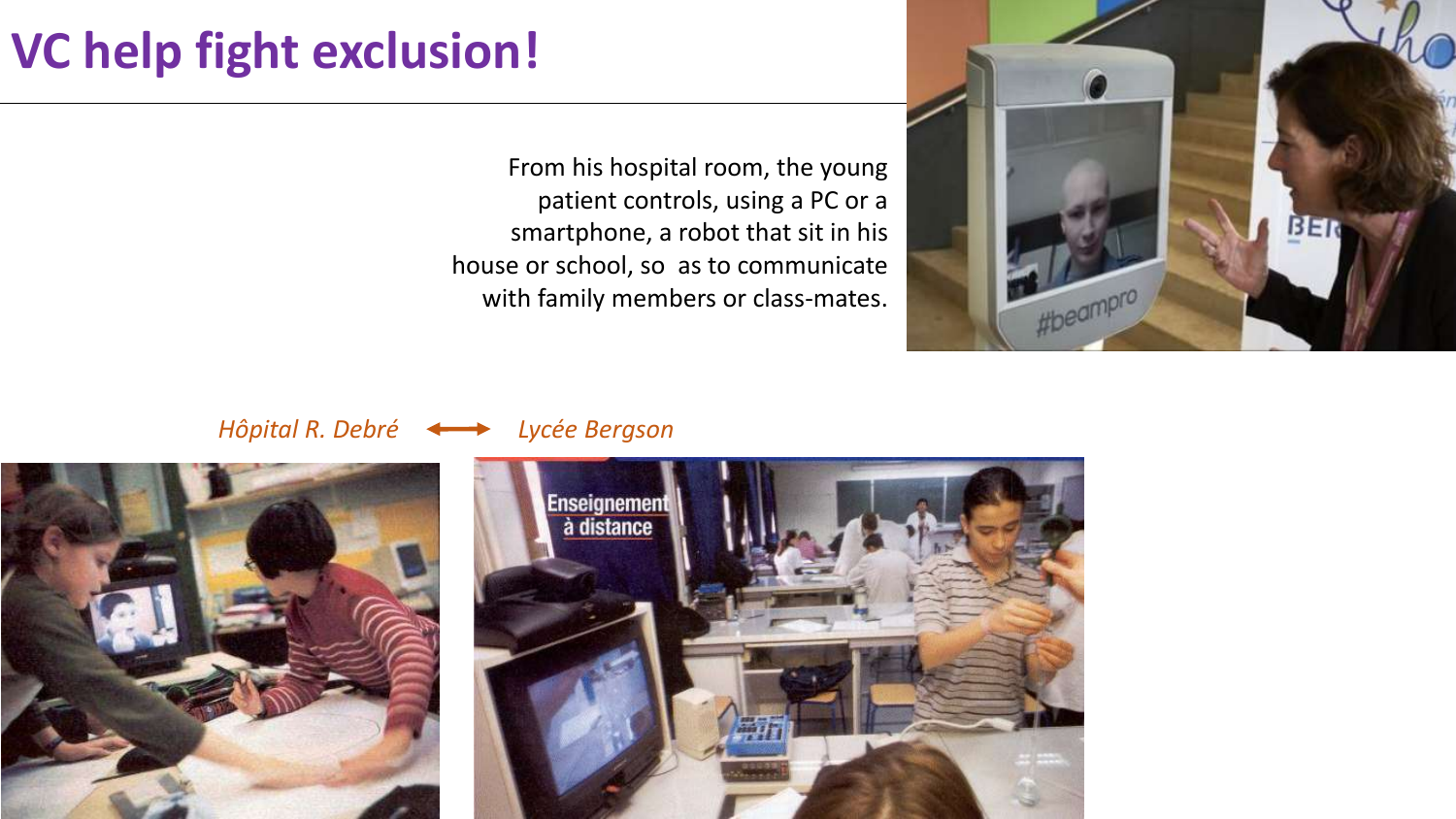# The same of the set of the latter of the latter of the set of the set of the set of the set of the set of the set of the set of the set of the set of the set of the set of the set of the set of the set of the set of the se



Small Schools Project in Italy



#### La rentrée au Collège des îles du Ponant :

C'est un drôle de collège, unique en France, réparti sur deux mers et six îles. Le collège des Îles du Ponant vient de faire sa 34e rentrée et, avec elle, les 88 élèves et les 23 professeurs. A l'heure de fermeture de classes en raison d'un nombre insuffisant d'enfants, le collège des Îles du Ponant est une exception. Cette année, la principale, Marie-Elise Réa, observe que les effectifs sont stables. De nouveaux équipements ont fait aussi leur rentrée; Internet et les visioconférences permettent, en effet, d'assurer sur place le même enseignement pour tous, de réunir autour d'un même programme des collégiens dispersés dans la Manche ou l'Atlantique.

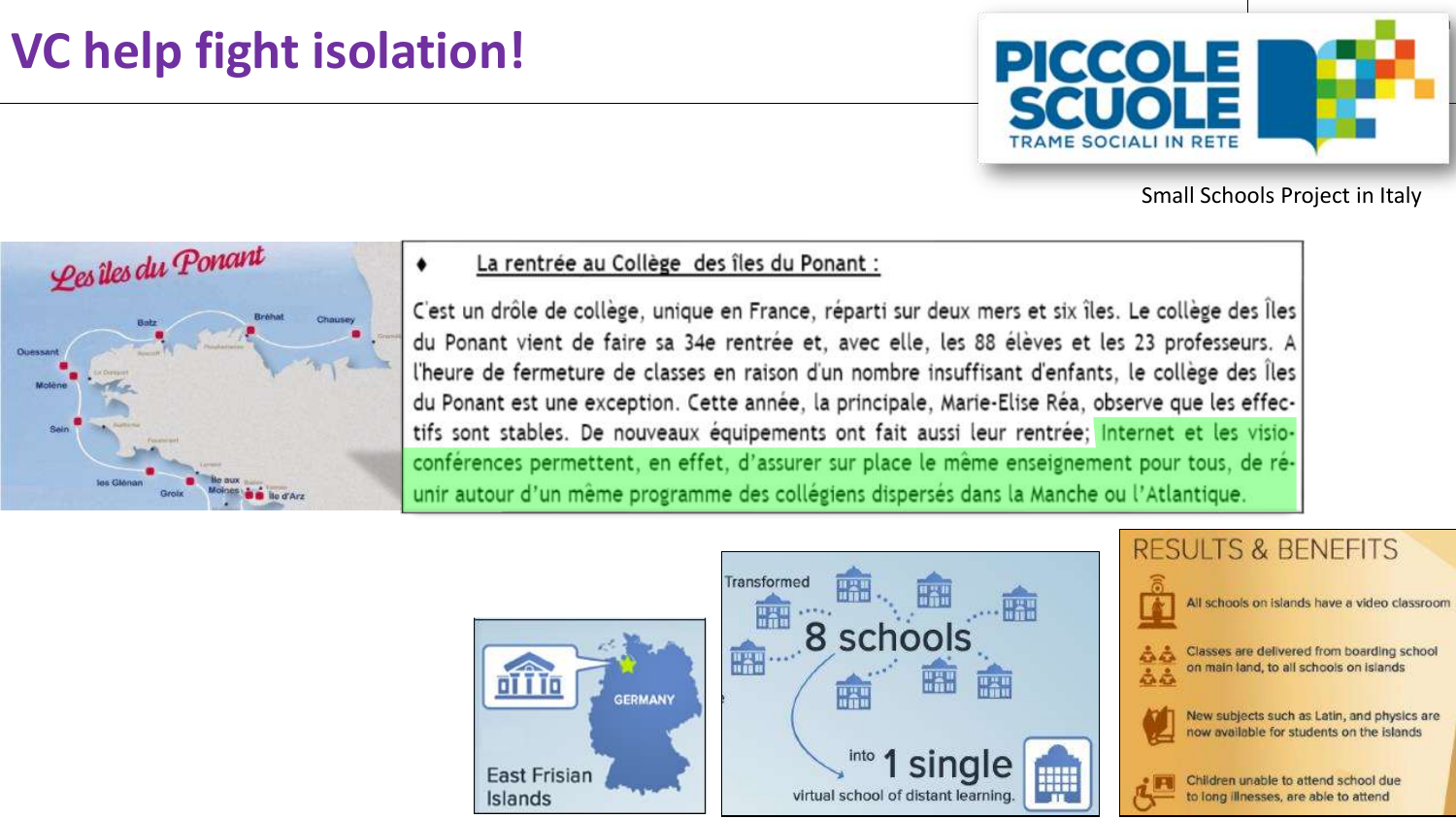# VC help expand the horizon!

• Virtual field trip

| <b>BBFC</b><br><b>British Board of Films Classification</b> | <b>British Museum</b>                         | Dan Freidman<br><b>Sports</b>   | Museum of London                                |
|-------------------------------------------------------------|-----------------------------------------------|---------------------------------|-------------------------------------------------|
| Janet<br>VC technology at work                              | National Space Center<br>Technology           | Jorvik<br><b>Vicking Centre</b> | MetLearn<br>Meteorology learning                |
| We Teach<br>Distant teaching on various matters             | <b>LSO</b><br>Symphony<br>London<br>Orchestra | Dart Education<br>Consulting    | Natural History Museum<br>$\blacktriangle$<br>Ø |
| <b>NCM</b><br>National Coal Mining museum                   | National Archives                             | VU<br>Virtual university        | N<br>◢<br>Sawubona<br>Fighting the apartheid    |





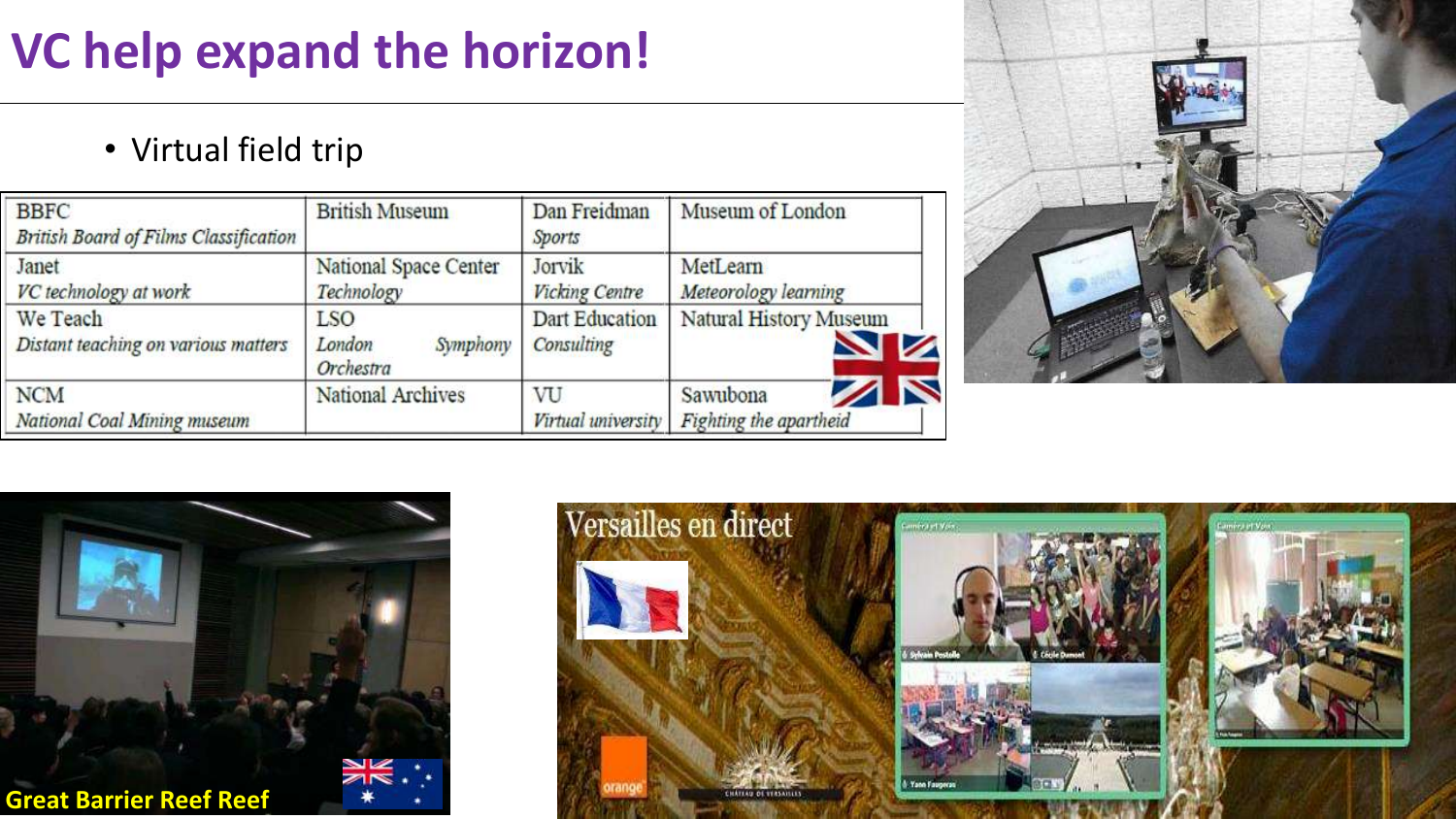# **VC virtually bring the expert(s)!**  $\begin{array}{c|c} \text{if } 1 & \text{if } 1 & \text{if } 33 & \text{if } 80 & \text{if } 91 & \text{if } 188 & \text{if } 188 & \text{if } 188 & \text{if } 188 & \text{if } 188 & \text{if } 188 & \text{if } 188 & \text{if } 188 & \text{if } 188 & \text{if } 188 & \text{if } 188 & \text{if } 188 & \text{if } 188 & \text{$

Jean-François Raffestin

#### Raj Moran, Parent, Loxford School, Redbridge, quotes:

live video link up for the release of some endangered orangutans in Borneo The quality of connection was amazing and the children learnt so much from the experts sitting in the Borneo jungle.

*Robert Badinter, former Minister of Justice, who ended death penaly in FR*





Thomas Pesquet, French astronaut, ran multiple videocalls with different schools while aboard the ISS 400 kms above earth! . One large conference with 230 000 students connected!

#### Last day of a death row inmate

#### Le Dernier Jour d'un condamné

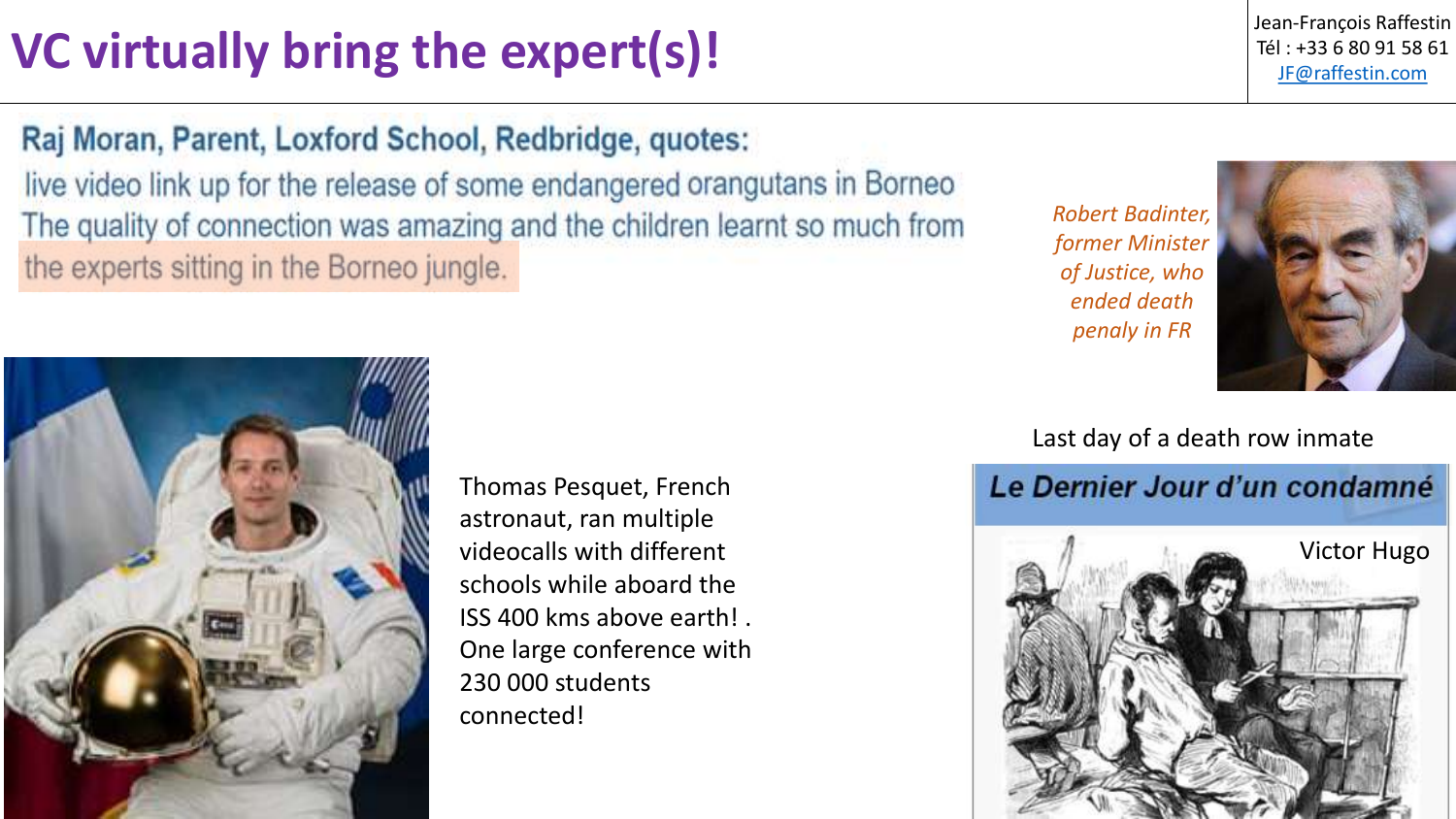# **VC help practice foreign languages!**

#### **Jargeau (FR) and Esens (GY)**





With a professional VC system, (versus PC and Skype), we see the whole class